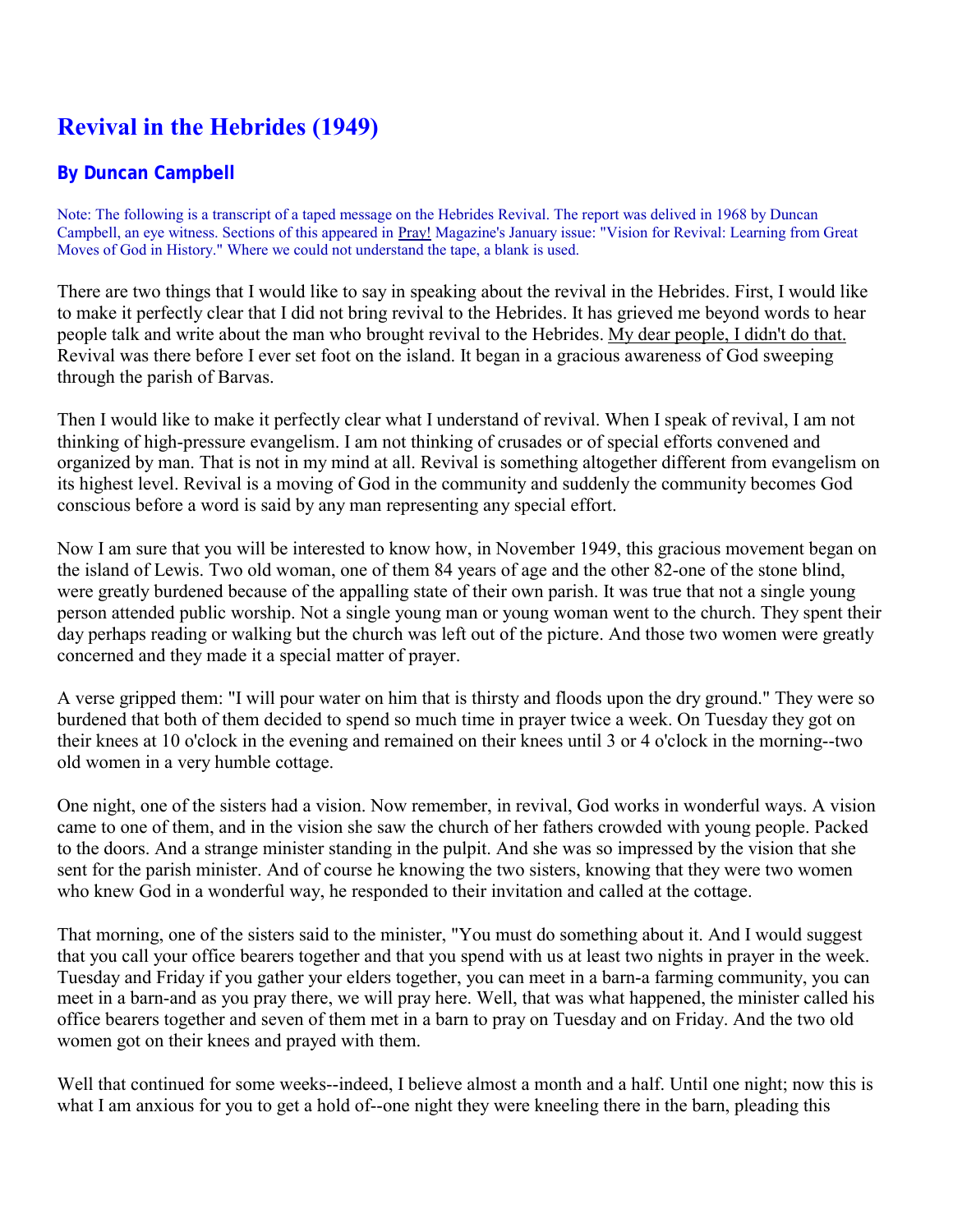promise, "I will pour water on him that is thirsty, floods upon the dry ground" when one young man, a deacon in the church, got up and read Psalm 24. "Who shall ascend the hill of God? Who shall stand in His holy place? He that has clean hands and a pure heart who has not lifted up his soul unto vanity or sworn deceitfully. He shall receive the blessing (not a blessing, but the blessing) of the Lord." And then that young man closed his Bible. And looking down at the minister and the other office bearers, he said this-may be crude words, but perhaps not so crude in our Gaelic language-he said, "It seems to me to be so much humbug to be praying as we are praying, to be waiting as we are waiting, if we ourselves are not rightly related to God." And then he lifted his two hands-and I'm telling you just as the minister told me it happened-he lifted his two hands and prayed, "God, are my hands clean? Is my heart pure? " But he got no further. That young man fell to his knees and then fell into a trance. Now don't ask me to explain this because I can't. He fell into a trance and is now lying on the floor of the barn. And in the words of the minister, at that moment, he and his other office bearers were gripped by the conviction that a God-sent revival must ever be related to holiness, must ever be related to Godliness. Are my hands clean? Is my heart pure? The man that God will trust with revival-that was the conviction.

When that happened in the barn, the power of God swept into the parish. And an awareness of God gripped the community such as hadn't been known for over 100 years. An awareness of God-that's revival, that's revival. And on the following day, the looms were silent, little work was done on the farms as men and women gave themselves to thinking on eternal things gripped by eternal realities.

Now, I wasn't on the island when that happened. But, again, one of the sisters sent for the minister. And she said to him, "I think you ought to invite someone to the parish. I cannot give a name, but God must have someone in His mind for we saw a strange man in the pulpit, and that man must be somewhere." Well, the minister that week was going to one of our great conventions in Scotland. At that convention he met a young man who was a student in college and knowing that this young man was a God-fearing man, a man with a message, he invited him to the island. "Won't you come for 10 days-a 10-day special effort? We have had so many of them over the past couple of years, but we feel that something is happening in the parish and we would like you to attend."

This minister said, "No, I don't feel that I am the man, but quite recently there has been a very remarkable move in Glasgow under the ministry of a man by the name of Campbell. I would suggest that you send for him." Now at that time I was in a college in Edinburgh. It wasn't very easy for me to leave but it was decided that I should go for 10 days. I was on the island within 10 days.

I shall never forget the night that I arrived at the piers in the mail steamer. I was standing in the presence of the minister whom I had never seen and two of his elders that I never knew. The minister turned to me and said, "I know Mr. Campbell that you are very tired-you have been traveling all day by train to begin with and then by steamer. And I am sure that you are ready for your supper and ready for your bed. But I wonder if you would be prepared to address a meeting in the parish church at 9 o'clock tonight on our way home. It will be a short meeting and then we will make for the manse and you will get your supper and your bed and rest until tomorrow evening." Well, it will interest you to know that I never got that supper.

We got to the church about quarter to nine to find about 300 people gathered. I would say about 300 people. And I gave an address. Nothing really happened during the service. It was a good meeting. A sense of God, a consciousness of His Spirit moving but nothing beyond that. So I pronounced the benediction and we were leaving the church I would say about a quarter to eleven.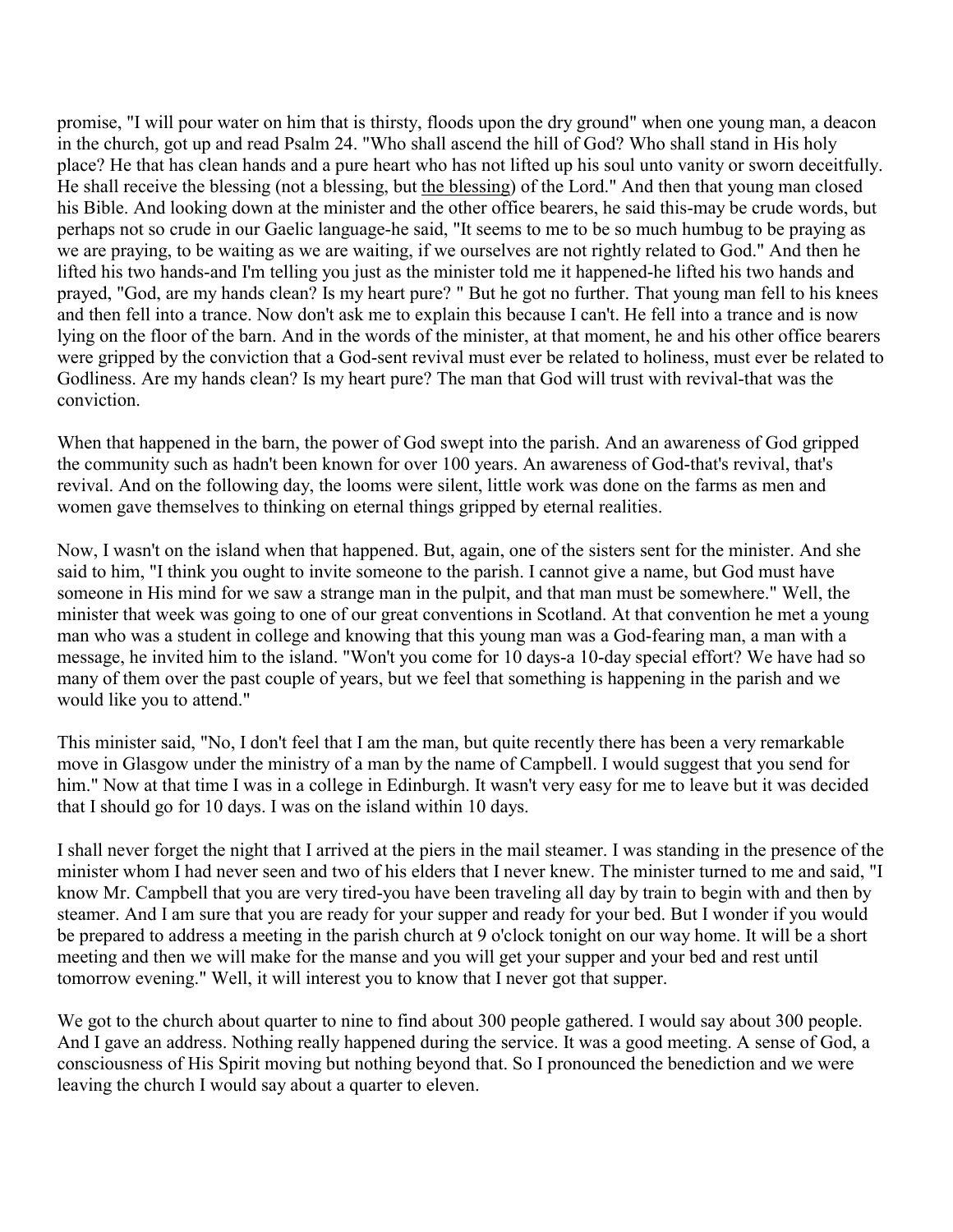Just as I am walking down the aisle, along with this young deacon who read the Psalm in the barn. He suddenly stood in the aisle and looking up to the heavens he said, "God, You can't fail us. God, You can't fail us. You promised to pour water on the thirsty and floods upon the dry ground-God, You can't fail us!"

Soon He is on his knees in the aisle and he is still praying and then he falls into a trance again. Just then the door opened--it is now eleven o'clock. The door of the church opens and the local blacksmith comes back into the church and says, "Mr. Campbell, something wonderful has happened. Oh, we were praying that God would pour water on the thirsty and floods upon the dry ground and listen, He's done it! He's done it!"

When I went to the door of the church I saw a congregation of approximately 600 people. Six hundred people--where had they come from? What had happened? I believe that that very night God swept in in Pentecostal power-the power of the Holy Ghost. And what happened in the early days of the apostles was happening now in the parish of Barvas.

Over 100 young people were at the dance in the parish hall and they weren't thinking of God or eternity. God was not in all of their thoughts. They were there to have a good night when suddenly the power of God fell upon the dance. The music ceased and in a matter of minutes, the hall was empty. They fled from the hall as a man fleeing from a plague. And they made for the church. They are now standing outside. Oh, yes--they saw lights in the church. That was a house of God and they were going to it and they went. Men and women who had gone to bed rose, dressed, and made for the church. Nothing in the way of publicity--no mention of a special effort except and intonation from the pulpit on Sabbath that a certain man was going to be conducting a series of meetings in the parish covering 10 days. But God took the situation in hand--oh, He became His own publicity agent. A hunger and a thirst gripped the people. 600 of them now are at the church standing outside.

This dear man, the blacksmith, turned to me and said, "I think that we should sing a psalm." And they sang and they sang and they sang verse after verse. Oh, what singing! What singing! And then the doors were opened and the congregation flocked back into the church.

Now the church is crowded--a church to seat over 800 is now packed to capacity. It is now going on towards midnight. I managed to make my way through the crowd along the aisle toward the pulpit. I found a young woman, a teacher in the grammar school, lying prostrate on the floor of the pulpit praying, "Oh, God, is there mercy for me? Oh, God, is there mercy for me? " She was one of those at the dance. But she is now lying on the floor of the pulpit crying to God for mercy.

That meeting continued until 4 o'clock in the morning. I couldn't tell you how many were saved that night but of this I am sure and certain that at least 5 young men who were saved in that church that night are today ministers in the church of Scotland having gone through university and college.

At 4 o'clock, we decided to make for the manse. Of course, you understand, we make no appeals--you never need to make an appeal or an altar call in revival. Why, the roadside becomes an altar. We just leave men and women to make their way to God themselves--after all, that is the right way. God can look after His own. Oh, God can look after His own! And when God takes a situation in hand, I tell you He does a better work. He does a better work.

So we left them there, and just as I was leaving the church, a young man came to me and said, "Mr. Campbell, I would like you to go to the police station." I said, "The police station? What's wrong?" "Oh," he said,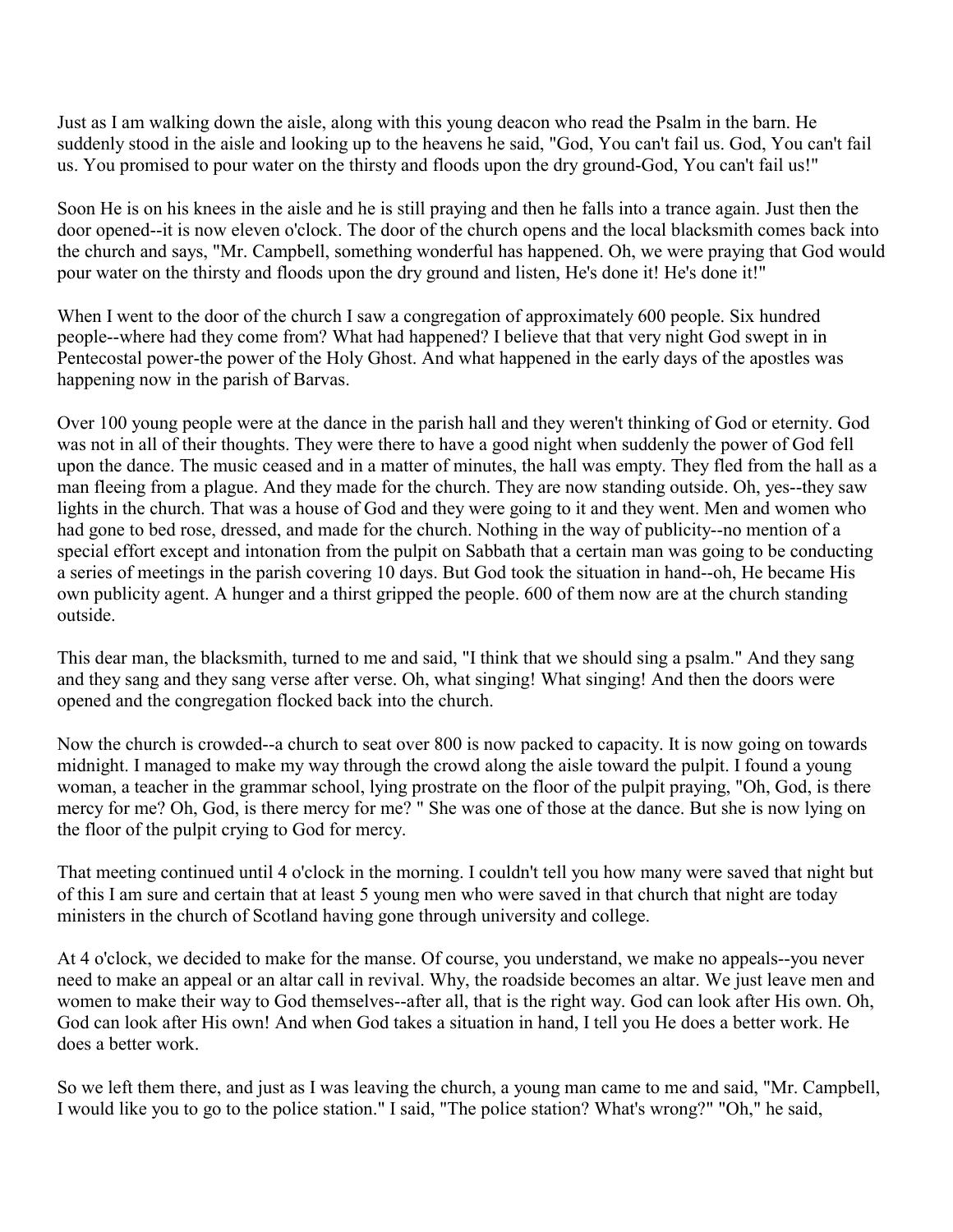"There's nothing wrong but there must be at least 400 people gathered around the police station just now."

Now the sergeant there was a God-fearing man. He was in the meeting. But people knew that this was a house that feared God. And next to the police station was the cottage in which the two old women lived. I believe that that had something to do with the magnet, the power that drew men. There was a coach load at that meeting. A coach load had come over 12 miles to be there. Now if anyone would ask them today, why? How did it happen? Who arranged it? They couldn't tell you. But they found themselves grouping together and someone saying, "What about going to Barvas? I don't know, but I have a hunger in my heart to go there." I can't explain it; they couldn't explain it, but God had the situation in hand.

This is revival dear people! This is a sovereign act of God! This is the moving of God's Spirit, I believe in answer to the prevailing prayer of men and women who believed that God was a covenant-keeping God but must be true to His covenant engagement.

I went along. I went along to that meeting. As I am walking along that country road-we had to walk about a mile-I heard someone praying by the roadside. I could hear this man crying to God for mercy. I went over and there were four young men on their knees at the roadside. Yes, they were at the dance but they are now there crying to God for mercy. One of them was under the influence of drink, but a young man he wasn't 20 years of age. But that night God saved him and he is today the parish minister, university trained, college trained, a man of God. Converted in the revival with eleven of his office bearers. A wonderful congregation. Well, he was saved that night.

Now when I got to the police station, I saw something that will live with me as long as I live. I didn't preach- there was no need of preaching. We didn't even sing. The people are crying to God for mercy. Oh, the confessions that were made! There was one old man crying out, "Oh, God, hell is too good for me! Hell is too good for me!" This is Holy Ghost conviction! Now mind you, that was on the very first night of a mighty demonstration that shook the island. Oh, let me say again, that wasn't the beginning of revival--revival began in a prayer barter meeting. Revival began in an awareness of God. Revival began when the Holy Ghost began to grip men and that was how it began.

And, of course, after that we were at it night and day-churches crowded. A messenger would come--I remember one night it was after 3 o'clock in the morning--a messenger came to say that the churches were crowded in another parish 15 miles away. Crowded at that hour in the morning. And we went to this parish minister along with several other ministers who I thank God for the ministers of Lewis--how they responded to the call of God. How they threw themselves into the effort. And God blessed them for it. We went, and I found myself preaching in a large church-a church that would seat 1,000--and the Spirit of God was moving, oh, moving in a mighty way! I could see them falling, falling on their knees. I could hear them crying to God for mercy. I could hear those outside praying. And that continued for, I'm sure, two hours. And then as we were leaving the church, someone came to me to tell me that a very large number of people had gathered on a field- they could not get into the church. They couldn't get into any of the churches. And they had gathered in a field. Along with the other ministers I decided to go to the field. And here I saw this enormous crowd standing there as though gripped by a power that they could not explain. But the interesting thing about that meeting was a sight that I saw. The headmaster of a secondary school in the parish is lying on his face on the ground crying to God for mercy. Oh, deeply convicted of his desperate need and on either side of them, two young girls, I would say about 16 years of age-two on each side of him. And they keep saying to the headmaster, "Master, Jesus that saved us last night in Barvas can save you in \_\_\_\_\_\_\_\_\_ tonight. Jesus that saved us last night in Barvas can save you tonight." It is true that when man comes into vital relationship with Jesus Christ, his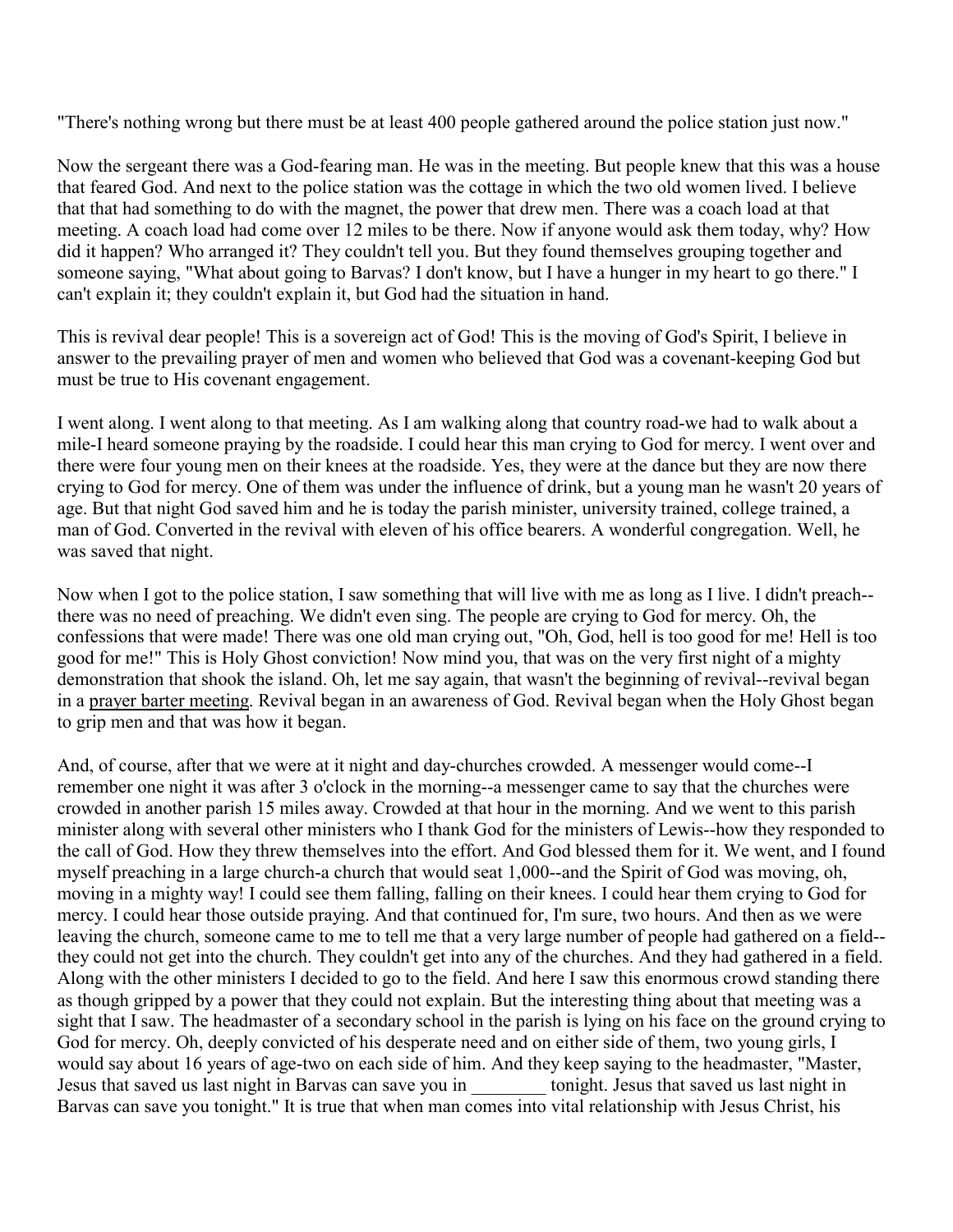supreme desire is to win others. To win others! And they were there that night to win their master, and they won him. Oh, God swept into his life, I believe in answer to the prayer of four young girls, 16 years of age who had a burden--who had a burden

Now that was how the revival began and that is how it continued to begin with for five weeks. The first wave of the revival continued for five weeks and then there was a lull-perhaps a lull of about a week. Oh, the churches are still crowded, people are still seeking after God, prayer meetings are being held all over the parishes. It was the custom there that those who found the Savior at night would be at prayer meeting at noonday. A prayer meeting met everyday and noonday. At that time all worked stopped for two hours--looms are silent. For two hours work stopped in the fields, and men gathered for prayer. And it was then that you got to know those who had found the Savior on the previous night. You didn't need to make an appeal. They made their way to the prayer meeting to praise God for His salvation.

That continued for almost 3 years. Until the whole of the island was swept by the mighty power of God. I couldn't tell you how many--I never checked the number. I was afraid to do that always remembering what David did. I left the records with God. But this I know, that at least 75% of those who were born again during the revival were born again before they came near a church. Before they had any word from me or any of the other ministers. I can think just now of a certain village--the village of Weaver--and there was a row of cottages by the roadside. There were seven of them altogether. And in every cottage a loom and a weaver. One morning, just as the men were being called for breakfast, it was discovered that the seven of them were lying prostrate behind their looms. Lying on their faces behind their looms and all of them in a trance. Now I can't explain this. But of this I am certain that this was of God because the seven men were saved that day. Now, I should say six of them were saved that day, one of them on the following day. But they came to understand that something supernatural had taken possession of them. An awareness for God gripped them, and a hunger possessed them and they cried out to God for mercy. And God swept in. I was visiting them recently--I happened to be up in the Hebrides--and what a joy it was to listen to them tell again of that wonderful experience when God swept into the seven houses. My dear people, that's revival. I mean, it is so different from our special efforts. So apart altogether from man's best endeavor. God is in the middle and miracles happen.

Now perhaps I should go into some of the features that characterized this remarkable movement. Well, already I have mentioned to you that men were found in trances. Perhaps I should say this that in the Lewis revival we never saw anybody healed, that wasn't a feature of it. We never heard anybody speaking in tongues--in a strange language. Personally, I never heard anybody speak in tongues until a year or two ago. And that was in England. We knew nothing whatsoever about such manifestations. Don't misunderstand me--I believe in every gift mentioned in the word of God but it wasn't God's plan or purpose that we should be visited in that way and we weren't. But we saw strange manifestations. I think just now of a certain island. Up until then God hadn't moved on this island--one of the smaller islands, perhaps an island of 600 souls. And I was asked to go to this island to officiate at a communion. Now, a communion in Lewis is just like one of your conventions. They begin with a prayer meeting on Wednesday night and then on Thursday, the first day when schools are closed, shops are closed, no work is done, it's just like another Sabbath. That's Thursday. Friday, then, is testimony day when men give their testimonies. They ask the women to be silent. You'll never hear a woman give her testimony at such meetings. But the men speak; however, I am glad to say that many of the dear women got glorious liberty during the revival and they are meeting for prayers and praying with the men today. That is a transformation that has taken place subsequent to the revival.

But I am on this island, and I felt the going fearfully hard. Oh, it was difficult to preach--you felt your very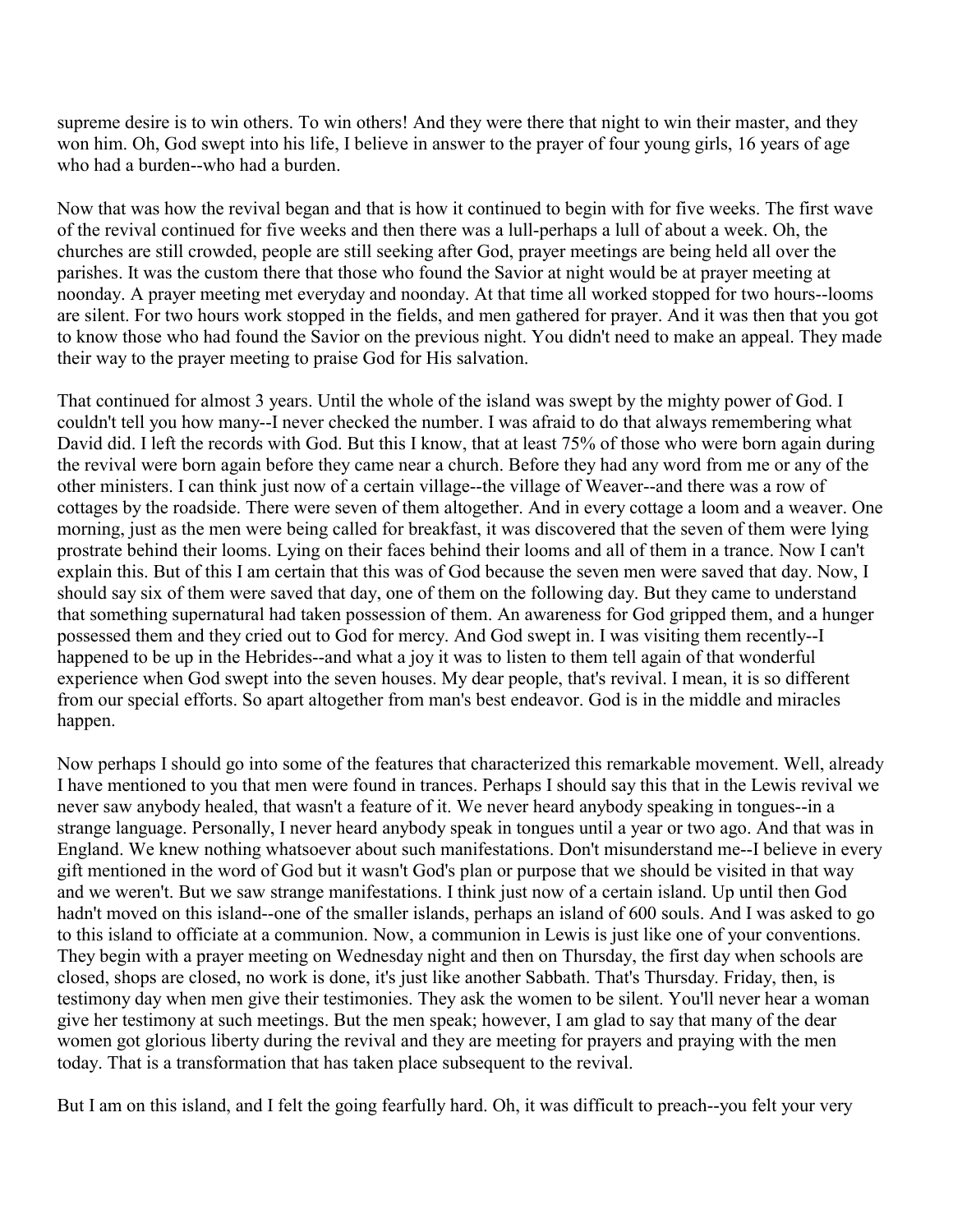words coming back and hitting you. And I was a bit distressed. I turned to one of the other ministers and I said, "Now don't you think that we should send for the praying men of Barvas?" Let me say in passing that the praying men of Barvas were praying for us just now, there were at least five of them in this part of God's vineyard who promised to do that and I believe they were keeping to their promise. However, I sent for them and in the conversation that I had with this businessman, one of the praying men, I said, "If it is at all possible will you bring little Donald Mc\_\_\_\_\_." Now I will tell you later how Donald came to know the Lord. But bring him.

Now Donald had a remarkable experience on the hillside a fortnight after he was born again. And God came upon him--the Holy Ghost came upon him. He had a mighty baptism. I hope you believe in the baptism of the Holy Ghost as a distinct experience. You may disagree, but I believe in it. I don't think that I am preaching one set of doctrine that insists upon gifts. I am not thinking of that at all because I believe that the baptism of the Holy Ghost in its final analysis is just the revelation of Jesus. It is Jesus becoming real-wonderful, powerful, dynamic in my life. And He expressing Himself through my personality. That is the baptism of the Holy Ghost that I believe in. Not that I disbelieve in anything. Of course I don't. Some of my dearest friends are among those who exercise the gifts. But that, by the way, this young fellow had such a baptism of God among the heather, that he forgot about coming home and a search party had to be sent out to find him in the hills. And they found him on his face among the heather repeating over and over, "Oh, Jesus, I love You. Oh, Jesus I love You." And wasn't he near to Jesus if he spoke like that? He was, of course.

Well, I asked the men to bring little Donald with them. And now we are in the service in the church. And I am preaching from the text, "Who is this that cometh from Edom . . . this that is glorious in his apparel traveling in the greatness of his strength. I that speak in righteousness am mighty to save" that was the text. But oh, I tell you, the going was hard. The going was hard. I looked down and I saw little Donald sitting there in the seat. And I saw that his head was bowed and I saw that the floor was wet with his tears. And I said to myself, "Well, now, there is a young lad nearer to God that you or I. Oh, there is a young lad who is in touch with God." And I stopped preaching. And looking down at this young lad, I said, "Donald, I believe God would have you lead us in prayer. " It was right in the midst of my address. And that young lad stood to his feet.

Now that morning at family worship they were reading Rev 4 where John has the vision of the open door. "I saw a door opened in heaven." And as that young man stood, that vision came before him. And this is what he said in his prayers. "God, I seem to be gazing in through the open door. And I seem to see the Lamb standing in the midst of the Throne. He has the keys of death and of hell at his girdle(?)." Then he stopped and began to weep. And for a minute or so he wept and he wept. Oh, the brokenness. And when he was able to control himself, he lifted his eyes towards the heavens and he cried out, "God, there is power there-let it loose! Let it loose!" And suddenly, the power of God fell upon the congregation. Of course in Lewis and in other islands of the Hebrides, they stand to pray, they sit to sing. And now, one side of the church threw their hands up like this. Threw their heads back and you would almost declare that they were in an epileptic fit, but they were not. Oh, I can't explain it. And the other side they slumped on top of each other. But God, the Holy Ghost moved. Those who had their hands like this stayed that way for two hours. Now you try to remain like that with your hands up for a few minutes and you will find it hard-but you would break their hands before you could take them down. Now, I can't explain it-this is what happened.

But the most remarkable thing that night was what took place in a village seven miles away from the church. There wasn't a single person from that village in the church. Not one single person. Seven miles away, it was a while away certainly but while Donald Mc was praying, the power of God swept through that's the name of the village. Swept through the village and I know it to be a fact that there wasn't a single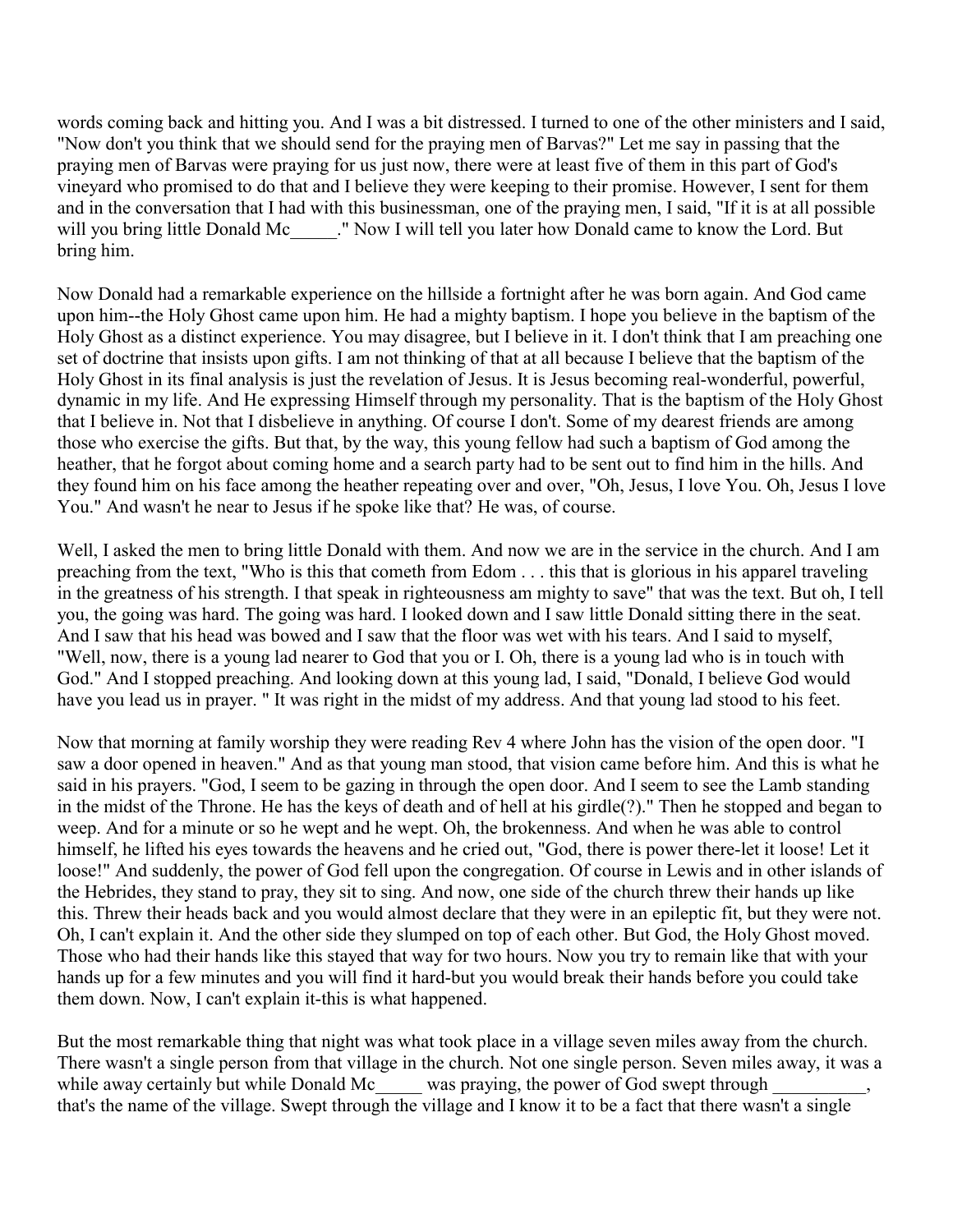house in the village that hadn't a soul saved in it. Not a single house in the village.

A schoolmaster that night looking over his papers 15 miles away from this island on the mainland suddenly was gripped by the fear of God. And he said to his wife, "Wife, I don't know what's drawing me to Barvas, but I must go." His wife said, "But it's nearly 10 o'clock and you're thinking of going to Barvas. I know what's on your mind, I know that you are going out to drink and you are not leaving this house tonight!" That was what she said to him--he was a hard drinker. And he said to his wife, "I may be mistaken, oh, I maybe mistaken, but if I know anything at all about my own heart and mind, I think I say to you now that drink will never touch my lips again." And she said to him, "Well, John, if that's your mind, then go to Barvas." And he got someone to take him to the ferry, someone to ferry him across, and I was conducting a meeting in a farmhouse at midnight and this schoolmaster came to the door and they made room for him and in a matter of minutes he was praising God for salvation. Now that's miracle. I mean you cannot explain it in any other way. A father, a mother and two daughters and a son were saved that night in this village but one of the daughters who was in the medical profession was in London. She was in London. A very clever girl. She is walking down Oxford Street after leaving a patient and she is suddenly arrested by the power of God. She went into a closet(?) and cried to God for mercy and God saved her there-the whole family saved! My dear people, these are facts. And I tell you of them to honor God. That girl is today the wife of a Baptist minister in Tasmania. He was for a fortnight in the Hebrides at that time and the day came when he asked her hand in marriage and they married and both of them in Tasmania today.

These are some of the remarkable movings of God. That very night, a captain in the clan line was saved sailing down M<sub>at</sub> that very hour. The Spirit of God laid hold of him in his cabin. The Spirit of God moved upon lobster fishermen in the sound--they had to leave their boats and their creels and make for the island. By the morning they were saved. Oh, wouldn't it be wonderful if we saw God move in that way in this community? God could do it.

I think one of the most outstanding things that happened I believe will go down in history as long as revival is mentioned was in the parish of Arnot(?). Now, I regret to say that here I was bitterly opposed by a certain section of the Christian church. Opposed by ministers who were born-again without question. They were Godfearing men, but for some reason or other they came to believe that I wasn't sound in my doctrine because I preached the baptism of the Holy Ghost. I proclaimed a Savior who could deliver from sin. Glorious emancipation! And they got it into their minds that I was teaching absolute perfection or sinless perfection--a thing that I never did, nor could I ever believe in. Of course, I believe in conditional perfection: "If we walk in the light as he is in the light we fellowship one with another and the blood of Jesus Christ, God's son cleanses us from all sin. " That is scriptural perfection! That is based on obedience--on obedience. But the dear men somehow believed--of course not one of them ever listened to me-they listened to stories brought to them. And of course if was arranged that there was a special effort to be made to oppose me. To oppose me. And several ministers were brought from the mainland to this particular parish to conduct mission meetings opposing Campbell and his revival.

Well, they came, and they were so successful in their opposition that very few people from this particular community came near any of my meetings. It is true that the church was crowded, it is true that people were standing outside that couldn't get in, but these were people who came from neighboring parishes. Brought by coaches, brought by cars and what have you-but there were very few from this particular village. So one night one of the elders came to me and said, "Mr. Campbell, there is only one thing that we can do. We must give ourselves to prayer-give ourselves to prayer. Prayer changes things." Well you know I am very willing for that. I said, "Where will we meet?" "Oh," he said, "There is a farmer and he is very willing to place his farmhouse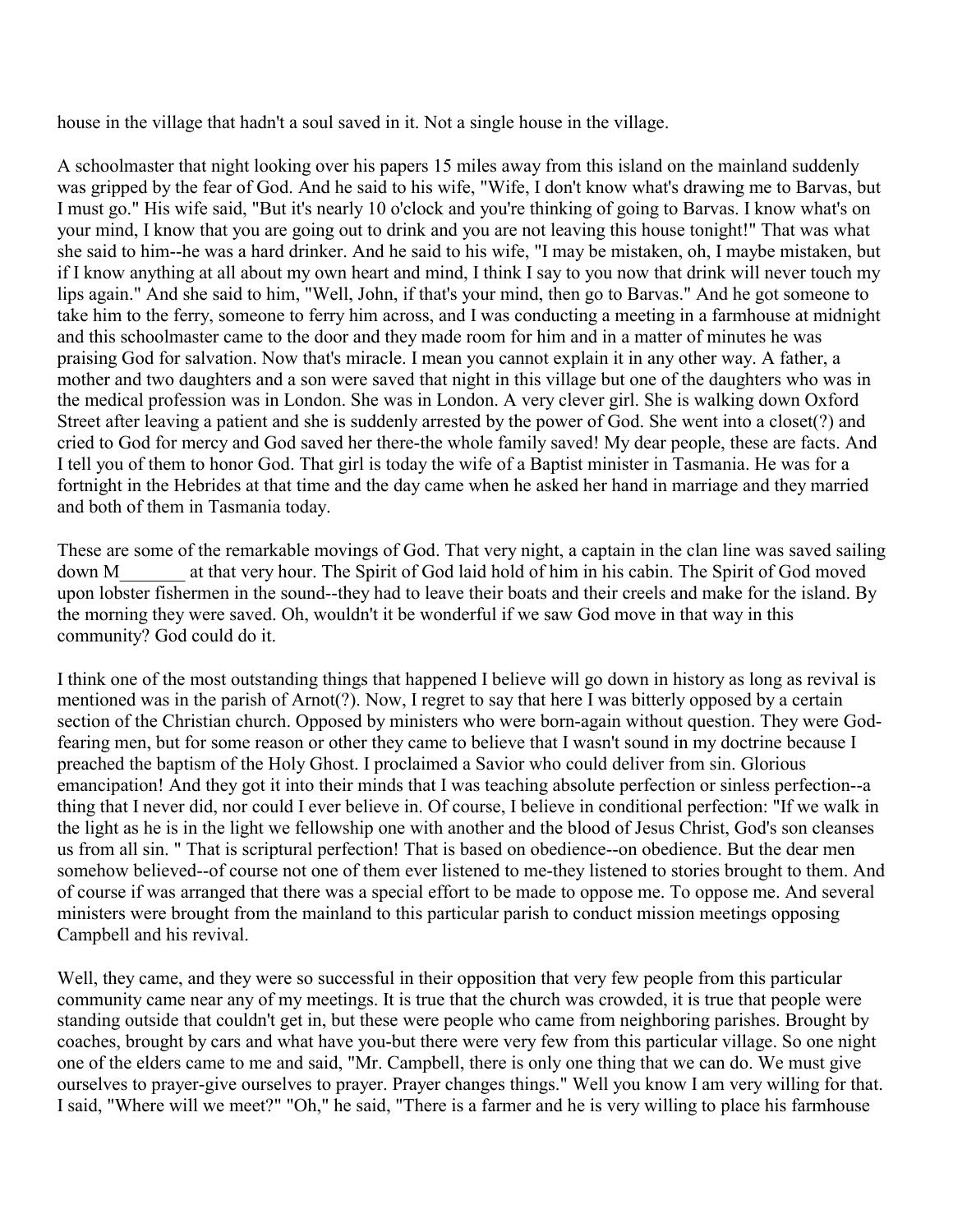at our disposal." It was winter and the church was cold. There was no heating in it. The people believe in a crowded church to provide its own heat. But hear we wanted a warmer spot, and the farmer was approached. Now the farmer wasn't a Christian nor his wife but they were God-fearing. Now let me explain that you can be God-fearing and know nothing of salvation. There are thousands of people in upper Scotland who are Godfearing. They have family worship morning and evening-they would never dream of going out to work in the morning without reading a chapter of the Bible and getting down on their knees to ask God to have mercy upon them and the family. The man may have been under the influence the night before-he may not darken the door of the church, but he would not dream of going out to work without reading the Bible. That is why I believe that the average unsaved person in the Hebrides has a far greater knowledge of the Word of God than the average Christian anywhere else. I think I can say that. It is because of this custom: family worship.

This man had that. He wasn't a Christian, but a God-fearing man, so we gathered at his house. I would say there were about 30 of us including five ministers of the church of Scotland. Men who had burdens-longings to see God move in revival. And we were praying and oh, the going was hard. At least I felt it hard. It came to between 12 or 1 o'clock in the morning when I turned again to this blacksmith whom I have already referred to. Oh, he was a prince in the parish. And I said to him, "John, I feel that God would have me to call upon you to pray." Up until then he was silent. And that dear man began-he must have prayed for about a half an hour. When he paused for a second or so and then looking up towards the heavens he cried, "God, do You know that Your honor is at stake? Do You know that Your honor is at stake? You promised to pour water on the thirsty and floods on the dry ground and, God, You are not doing it." Now my dear people, could we pray like that? Ah, but here was a man who could. Here was a man who could. He then he went on to say, "There are five ministers in this meeting and I don't know where a one of them stands in Your presence, not even Mr. Campbell." Oh, he was an honest man. "But if I know anything at all about my own poor heart, I think I can say and I think that You know that I'm thirsty! I'm thirsty to see the devil defeated in this parish. I'm thirsty to see this community gripped as you gripped Barvas. I'm longing for revival and God, You are not doing it! I am thirsty and you promised to pour water on me." Then a pause and then he cried, "God, I now take upon myself to challenge you to fulfill Your covenant engagement!" Now it was nearing two o'clock in the morning.

What happened? The house shook. A jug on a sideboard fell onto the floor and broke. A minister beside me said, "An earth tremor." And I said, "Yes." But I had my own thoughts. My mind went back to Acts chapter 4 when they prayed the place was shaken. When John Smith stopped praying at twenty minutes past two, I pronounced the benediction and left the house. What did I see? The whole community alive. Men carrying chairs, women carrying stools and asking, "Is there room for us in the churches?" And the Arnot revival broke out. And oh, what a sweeping revival! I don't believe there was a single house in the village that wasn't shaken by God. I went into another farmhouse-I was thirsty, I was tired, I was needing something to drink. And I went into ask for a drink of milk and I found nine women in the kitchen crying to God for mercy--nine of them! The power of God swept-and here was a little boy. Oh, he's kneeling by a pigsty and he is crying to God for mercy. And one of the elders goes over to him and prays over him and little Donald Mc came to know the Savior and I believe more souls were brought to Christ through that one lad's prayers than through the preaching of all of the ministers from the island, me included. God used him. He was the boy that prayed, "I gazed upon an open door."

Now that night do you know that the drinking house was closed-the drinking house was closed. Now that's a way back--1952--and it has never been opened since. I was back some time ago and an old man pointed at this house with its windows boarded up and he said, "Mr. Campbell, do you see that house over there? That was the drinking house of the past. Do you know that last week at our prayer meeting 14 of the men who drank there were praying men." Now, people--that's revival. That is God at work. Miracles, supernatural, beyond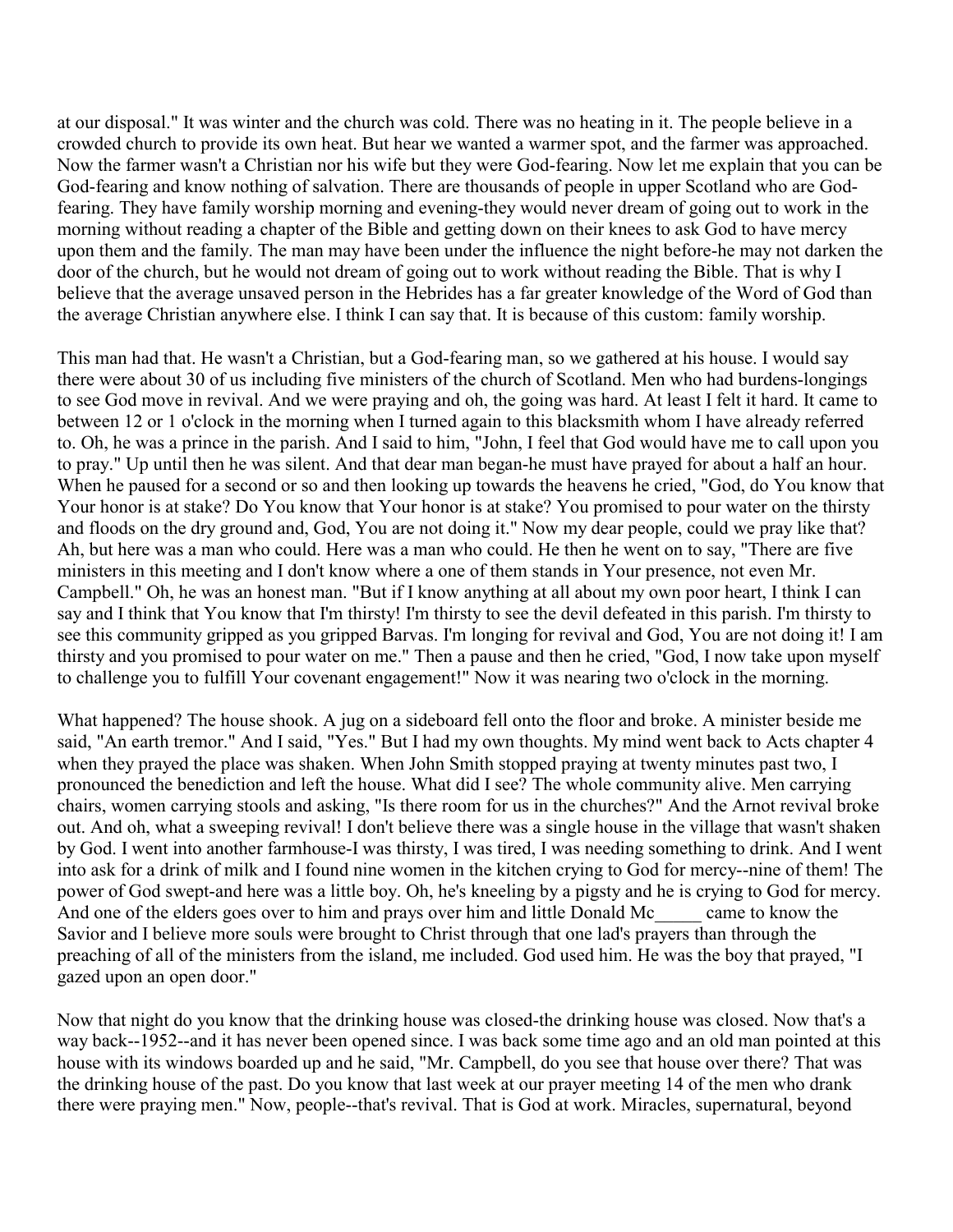human explanation-it's God. And I am fully persuaded, dear people, that unless we see something like this happening the average man will stagger back from our efforts, our conferences, conventions and crusades- they will stagger back disappointed, disillusioned and despairing. But oh, if something happens that demonstrates God!

And the communists will hide in shame! I remember one night I saw seven communists--up until then they will spit in your face, talk about religion being the dope of the masses. Educated men. Wouldn't go near a church. But dear old Peggy had a vision one night and in the vision she saw seven men from this particular community from this center of activity born again and becoming pillars of the church of her father. She sent for me and told me that God had revealed to her that He was going to move in this particular village. Oh, yes, there were communists there, godless men there but what was that to God when God began to work He would deal with that. So she kept on talking like that. I said, "Peggy, I have no leadings to go that village. You know that there is no church there, and the schoolmaster is one of those men who would never dream of giving me the schoolhouse for the meetings. I have no leadings to go." And do you know what she said to me? She said, "Mr. Campbell, if you were living as near to God as you ought to be, He would reveal His secrets to you, also." And I took it from the Lord. Oh, dear people, it is good to get the Word within you. It is good to see yourself as others see you. That was how I felt. I said, "Peggy, would you mind if I call for the parish minister and together we will spend the morning together with you in prayer?" "Oh, I'll be happy too."

So we came and we knelt with her and she began to pray and in her prayer she said this--Lord, do You remember what you told me this morning when we had that conversation together?" Oh how near she was God! "I'm just after telling Mr. Campbell about it but he's not prepared to take it-You give him wisdom because the man badly needs it!" That was what she said! "The man badly needs it!" And of course she was speaking truth. Of course I needed it. I needed to be taught. But I was at the feet of a woman who knew God in an intimate way. And I was prepared to listen. So I said, "Peggy, when will I go to that village?" "Tomorrow." "What time?" "Seven o'clock." "Where am I to hold a meeting?" "You go to the village and leave the gathering of the people to God and He will do it."

And I went to the village and when I arrived I found a crowd around a seven room bungalow. I found five ministers waiting for me. And the house was so crowded that we couldn't get in-indeed, we couldn't get near it. And I stood on a hillock(?) in front of the main door. I gave out my text: "The times of Lord we but now commendeth men everywhere to repent and because he hath appointed a day in which He will judge the world in righteousness by the man whom he hath ordained." I preached for about 10 minutes when one of the ministers came to me and said, "Mr. Campbell, you remember what you spoke about at five o'clock this morning out in a field in that wonderful meeting when you tried to help those that were seeking God?" I happened to speak from John 10:27 "My sheep hear my voice, I know them and they follow me. I give unto them eternal life and they shall never perish. Neither shall any man pluck them out of my hand." He says, "Could you not go to the end of the house there and some men there and we are afraid that they will go mental they are in such a state. Oh, they are mighty sinners and they know it-they are spoken of here as communists." And they say that three of them were here in the United States and came back communists.

I went and I saw seven men. The seven men that Peggy saw. And they were crying to God for mercy. The seven of them were saved within a matter of days. And if you go to that parish today, you would see a church with a stone wall built around it  $\underline{\hspace{1cm}}$   $\overline{\hspace{1cm}}$ , heated by electricity and all done by the seven men who became pillars of the church of Peggy's father.

Oh, my dear people--that is God at work! The minister saw two young men on their knees in the field crying to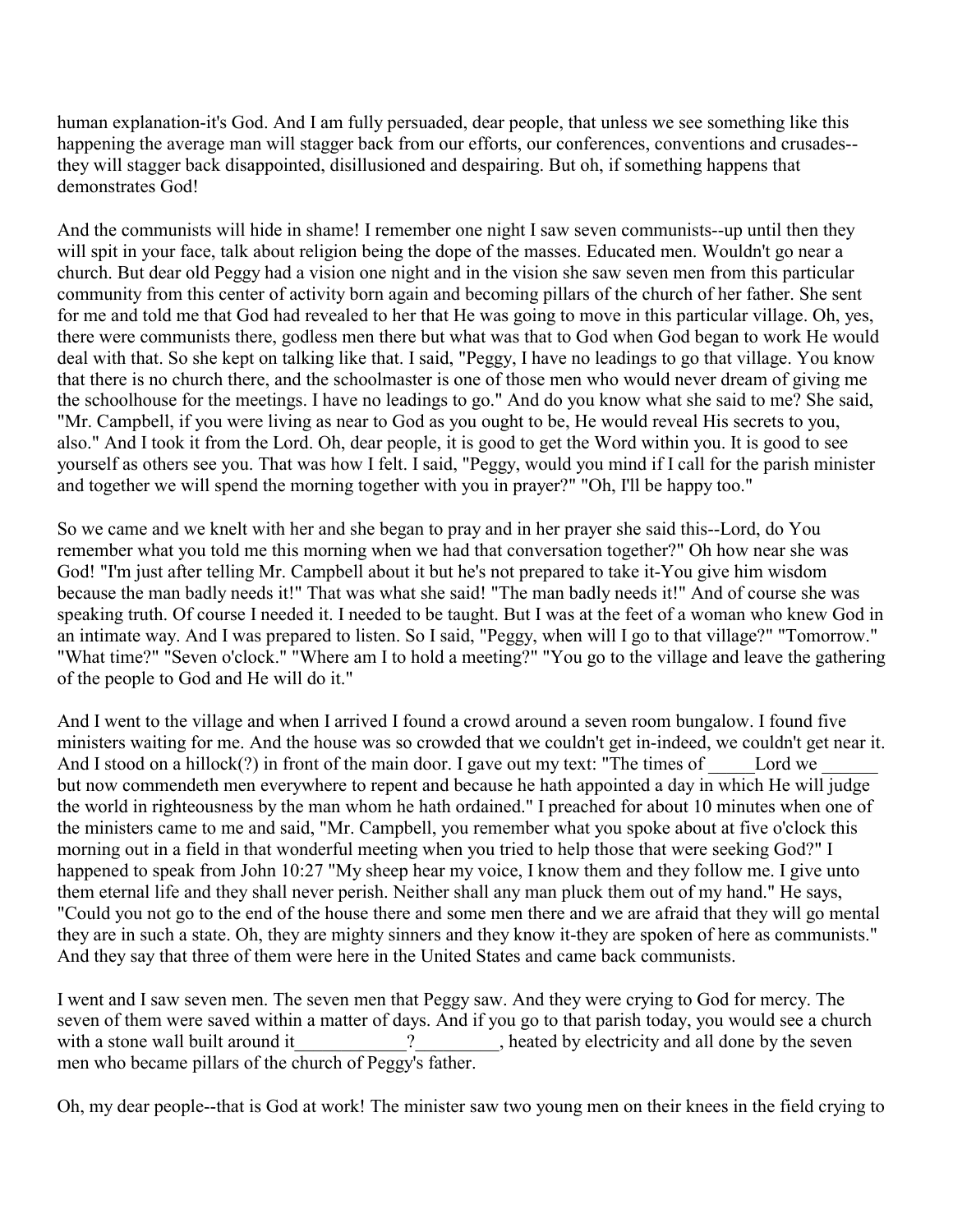God and he recognized them as two pipers that were to have played at a concert and dance under the auspices of a nursing association off the island in his parish. He turned to his wife and said, "Isn't that wonderful? There's the two pipers who were advertised to play in the parish hall tonight. There they are crying to God for mercy. Come on, we'll go home and we will go to the dance and we will tell them what has happened." So off he went-oh, this was a man of God. Off he went with his wife--it was about 15 miles. Went to the dance and they were not at all pleased with his appearing. He was there to disturb them--they knew that he wasn't there to dance for they knew the man. However, he went in and when a lull came in the dancing, he stepped onto the floor and he said, "Kinfolk, something very wonderful has happened tonight! The Smith pipers were to be here, the two brothers were to be here--they are crying to God for mercy in Barvas! " Suddenly, stillness. Not a word. And then he spoke again, "Young folk, will you sing a psalm with me?" "Yes," said one young man "if you lead the singing yourself." And he gave out Psalm 50: "For God is depicted as a flame of fire" and while singing that psalm, the power of God fell upon the dance. And I understand that only 3 who were there that night remained unsaved. And the first young man to cry to God for mercy was really a boy--just last year he was inducted into one of the largest parishes in Scotland. He found the Savior that night with many others. Oh, dear people, this is the doing of God.

You ask me, "What is the fruit of this type of movement?" Some little time ago the parish minister was asked to give a report in the record of the church of Scotland. He was asked to give a report on the fruit of the revival. Did they stand? Any backsliding? Now this is what he wrote: "I will confine my remarks to my own parish--I will allow the other ministers to give their own reports. But let me speak of my own parish. In a certain village 122 young people found the faith and I'm not talking about middle age or the old. They were wonderful, but I'm thinking about the young people. 122 all of them over the age of 17. They found the Savior during the first day of the revival. Today I can say that they are growing like flowers in the garden of God, there is not a single backslider among them."

Now, dear people, that's true, that's true. But oh if you knew the young people that have gone forth from that to Bible colleges who are today missionaries in this, that and the other part of the world, who came into saving relationships, growing as he said like flowers in the garden of God. Oh how we thank God for the stream of young people who have gone into the ministry-I've sometimes said that supposing Lewis produced nothing but one young girl, a wild, wild girl, just 17 years of age. And outstanding singer, frequently singing at big concerts in Glasgow-she is outstanding. God saved her. She went to a Bible school and today I have no hesitation in saying that she is among the leading Bible expositors in - and that is saying a lot. She is just now in South Africa addressing conferences and conventions. Has been instrumental in bringing blessing to scores of ministers and she was the fruit of the movement. I will never forget the night that she prayed. I remember she was steeped in the doctrine of Calvinism. She was brought up in a God-fearing home; her father and mother weren't Christians but they were saved at that time. And she was now on her knees in her room, it's 3 o'clock in the morning and she begins to pray and she says, "God I'm turning from the ways of the world--you'll never see me on a concert platform again. I will follow your people, I will be with them in the prayer meetings. I will never go back to the ways of the world. God that is what I am purposing doing though at the end you send me to hell. That is what I deserve. God six months after that saved her. Oh, I remember the night that the Holy Ghost fell upon her at a communion service. She lifted her two hands like this and she cried, "Oh, Bridegroom, Bridegroom of my heart possess it all. Oh, Bridegroom, Bridegroom of my heart possess it all!" And the Holy Ghost came upon her in such a way that she began to cry, "Oh, God, hold You hand! My young body cannot contain it! God! Hold Your hand! My young body can't contain it!" That was God. That's the fruit. And what we are seeing today\_\_\_\_\_\_\_\_\_\_\_\_\_ a movement again among teenagers. And we asked a minister recently \_\_\_\_\_\_\_\_\_\_\_\_\_\_\_\_\_\_\_\_\_ now can you explain it? Can you explain this movement in any way? " He said, "Yes, I can-I can. I believe this has broken out because of the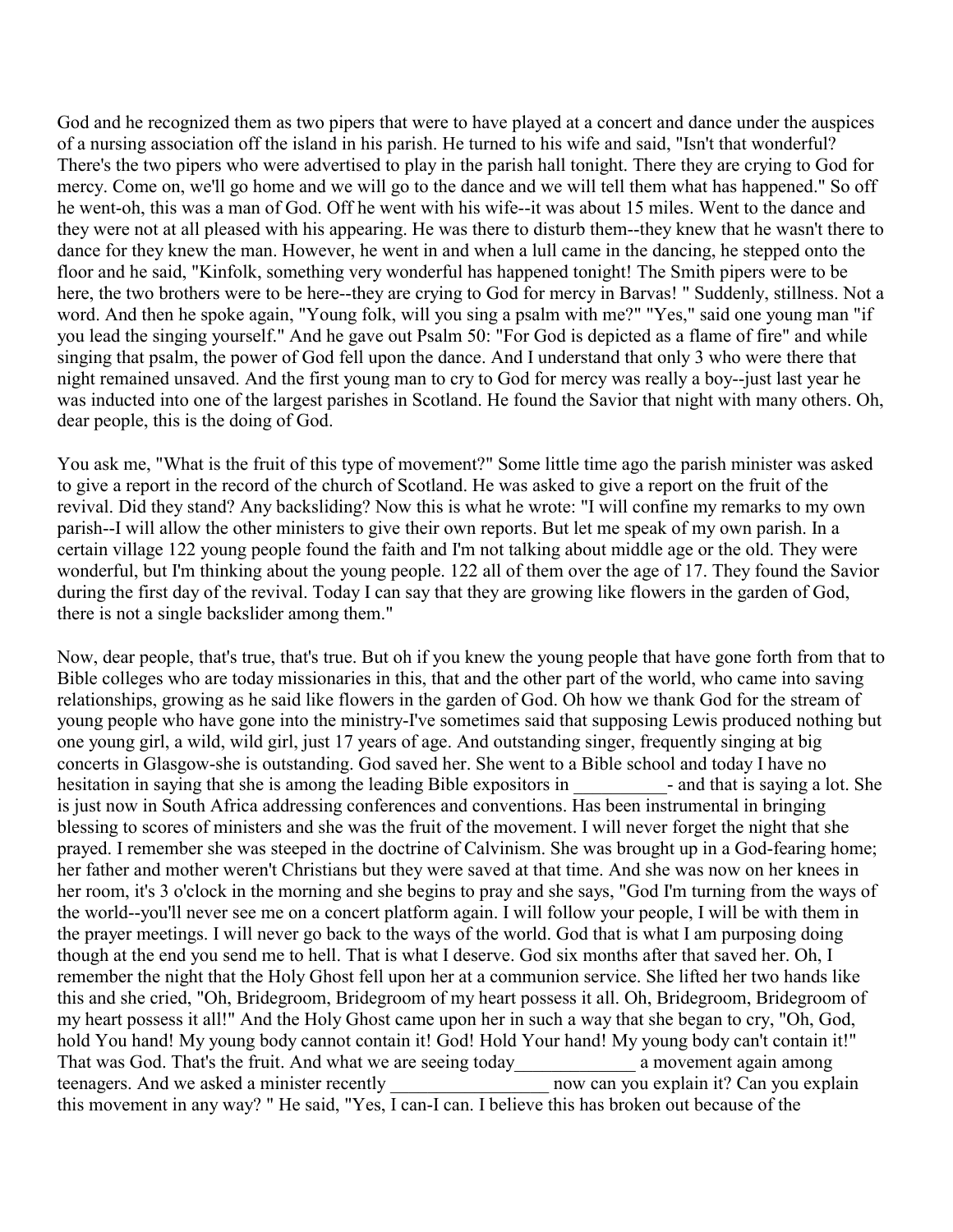steadfastness of the young people who found the Savior during the big revival years ago." The steadfastness of the young people. I can say without fear of contradiction that I can count on my 10 fingers all who dropped off from the prayer meetings-of course they are scattered all over the world, they are in the mission fields and different places today, but according to the ministers in and other places, they are standing true to the God of the covenant, true to the Lord Jesus Christ.

Now my dear people that's the story. And I tell it because I fear that another man has been going about the states, telling stories about the revival and writing books about it and I regret to say that statements have been made by him and written in his books that are not true to fact. But that is the story of the revival that can bear the light of examination. God did it. And we bless Him for it.

Source: http://www.gospelcom.net/npc/Campbell.html

#### **When, oh when, will we let go: and let God do the saving, and just be good stewards of His faith?**

## **Analysis:**

The key to the revival was in three parts:

What came second was the young deacon in the church, who read Psalm 24 and rightly applied it in faith claiming clean hands and a pure heart in order to comply with His eternally righteous prerequisites for favour. This cry for His purity released His favour and consequently the landslide of conviction.

#### First, there were the two faithful old ladies.

Let us examine them carefully: in November 1949, this gracious movement began on the island of Lewis with two housebound old women, one of them 84 years of age and the other 82. So the eldest was born in 1865, and was twenty years old in 1885. So, they were young women in the heyday of the "Great Awakening", long before things charismatic gradually became known in the twenties and thirties.

They had memories and expectations from a different and more alive day. That former living day in the "church of her father's" was almost certainly within the holiness of the Great Awakening rather than the "latter rain" brand of charismatic that was just then arriving in their midst. Holiness people were the only source of such prevailing faith in those early days. They regularly undertook such projects of persistent overcoming prayer. This is what we know. The rest we can surmise from what we know of those earlier days from the resources found at EnterHisRest.org.

There was no mention of the two old ladies having to clean their hearts, for they had long been clean. They just put their excellent clear faith into action without setting foot outside of their cottage. As soon as the Lord added younger people who could get out and apply the vision and the purity, it was made real. The young people certainly came back and filled to overflowing the large old church of her father's!!

This is what happens when God is allowed to glorify His name and remove the doubting "old man".